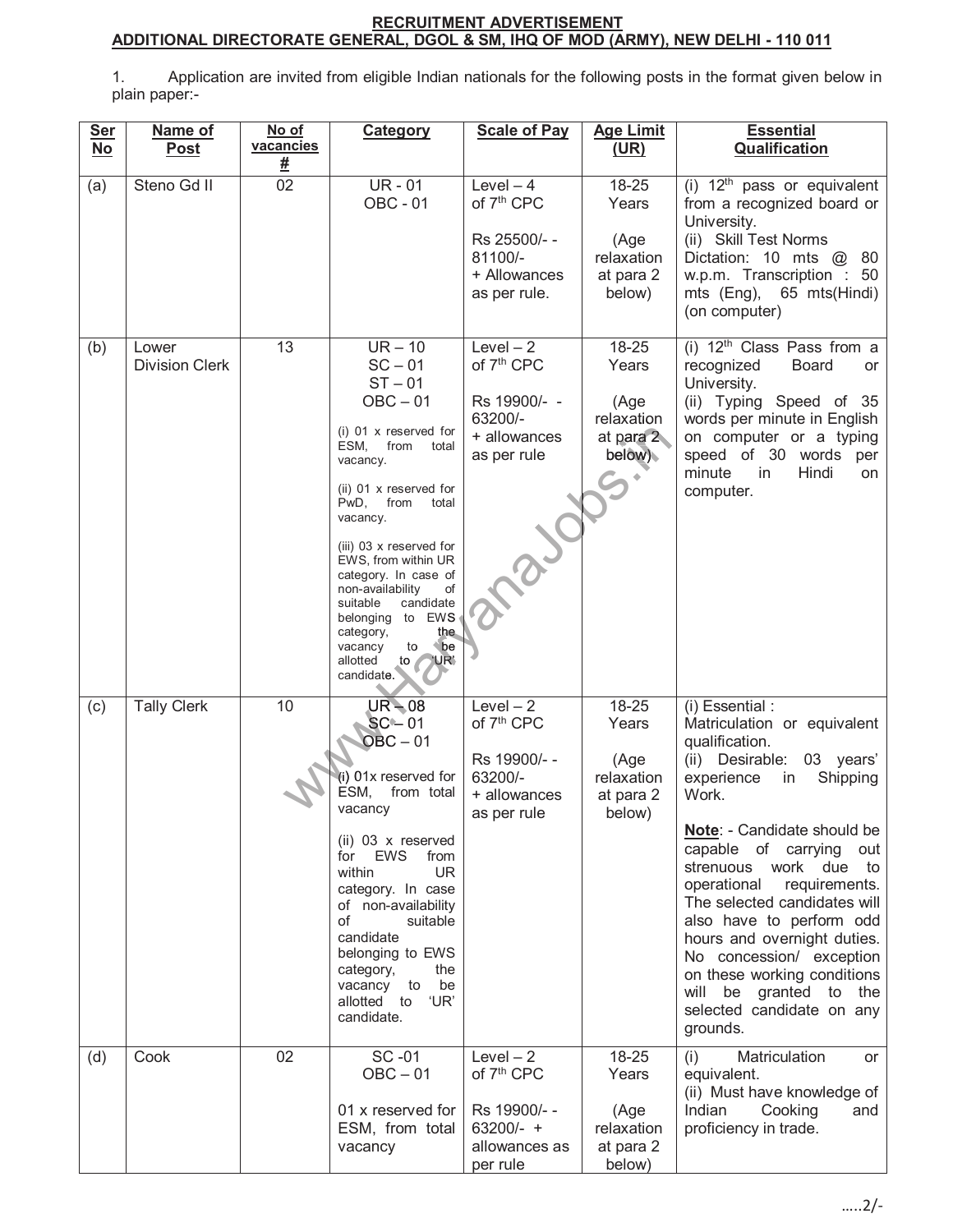| (e) | <b>MTS</b>  | $\overline{02}$ | <b>UR-01</b>                                   | $Level - 1$                | 18-25                   | (i) Essential :                                            |
|-----|-------------|-----------------|------------------------------------------------|----------------------------|-------------------------|------------------------------------------------------------|
|     | (Safaiwala) |                 | <b>UR-01</b>                                   | of 7 <sup>th</sup> CPC     | Years                   | Matriculation<br>pass<br>or<br>equivalent from recognized  |
|     |             |                 |                                                | Rs 18000/--                | (Age                    | Board.                                                     |
|     |             |                 |                                                | 56900/-<br>$\ddot{}$       | relaxation              |                                                            |
|     |             |                 |                                                | allowances as<br>per rule  | at para 2<br>below)     | (ii) Desirable: Conversant<br>with the duties of the trade |
|     |             |                 |                                                |                            |                         | with one year experience in                                |
|     | Asst        | 01              | $UR - 01$                                      | Level $-4$                 | <b>Not</b>              | trade.<br>(i) Essential : Academic -                       |
| (f) | Accountant  |                 |                                                | of 7 <sup>th</sup> CPC     | exceeding               | B.Com from recognized                                      |
|     |             |                 |                                                |                            | 30 years.               | University.                                                |
|     |             |                 |                                                | Rs 25500/--<br>81100/-     | (Age                    | Other<br>Training<br>in<br>Accounts work.                  |
|     |             |                 |                                                | + allowances               | relaxation              |                                                            |
|     |             |                 |                                                | as per rule                | at para 2               | (ii) Desirable $-3$ years'                                 |
|     |             |                 |                                                |                            | below)                  | experience in Shipping and<br>Custom work.                 |
| (g) | <b>MTS</b>  | 03              | $UR - 02$                                      | Level $-1$                 | 18-25                   | (i) Essential :                                            |
|     | (Watchman)  |                 | $ST - 01$                                      | of 7 <sup>th</sup> CPC     | Years                   | Matriculation<br>pass<br>or<br>equivalent from recognized  |
|     |             |                 | 01 x reserved for<br>ESM<br>from<br>total      | Rs 18000/--                | (Age)                   | Board.                                                     |
|     |             |                 | vacancy.                                       | 56900/- +<br>allowances as | relaxation<br>at para 2 | (ii) Desirable: Conversant                                 |
|     |             |                 |                                                | per rule                   | below)                  | with the duties of the trade                               |
|     |             |                 |                                                |                            |                         | with one year experience in                                |
| (h) | <b>MTS</b>  | 01              | <b>UR-01</b>                                   | Level $-4$                 | 18-25                   | trade<br>$(i)$ Essential : Matriculation                   |
|     | (Messenger) |                 |                                                | of 7 <sup>th</sup> CPC     | Years                   | pass or equivalent from                                    |
|     |             |                 |                                                | Rs 18000/--                | (Age                    | recognized Board.                                          |
|     |             |                 |                                                | 56900/- +                  | relaxation              | (ii) Desirable : Conversant                                |
|     |             |                 |                                                | allowances as              | at para 2               | with the duties of the trade                               |
|     |             |                 |                                                | per rule                   | below)                  | with one year experience in<br>the trade.                  |
| (j) | Carpenter   | 02              | $UR - 02$                                      | $Level - 1$                | 18-25                   | Matriculation pass from<br>(i)                             |
|     |             |                 |                                                | of 7 <sup>th</sup> CPC     | Years                   | recognized Board.                                          |
|     |             |                 |                                                | Rs 18000/--                | (Age                    | (ii) Must have sufficient                                  |
|     |             |                 |                                                | 56900/- +<br>allowances as | relaxation              | experience & knowledge of                                  |
|     |             |                 |                                                | per rule                   | at para 2<br>below)     | carpentry                                                  |
| (k) | Regular     | 05              | <b>UR-03</b>                                   | Level $-1$                 | 18-25                   | (i) Matriculation pass or                                  |
|     | Labourer    |                 | $SC - 01$<br>$OBC - 01$                        | of 7 <sup>th</sup> CPC     | Years                   | equivalent from recognized<br><b>Board</b>                 |
|     |             |                 | (i) $04 \times$ reserved for                   | Rs 18000/--                | (Age                    |                                                            |
|     |             |                 | ESM, from<br>total                             | 56900/- +<br>allowances as | relaxation<br>at para 2 | Note: - Candidate should<br>be capable of carrying out     |
|     |             |                 | vacancy.                                       | per rule                   | below)                  | strenuous work due to                                      |
|     |             |                 | (ii) 01 x reserved for<br>EWS from the UR      |                            |                         | operational requirements.                                  |
|     |             |                 | category. In case of<br>non-availability<br>of |                            |                         | The selected candidates will<br>also have to perform odd   |
|     |             |                 | suitable<br>candidate                          |                            |                         | hours and overnight duties.                                |
|     |             |                 | belonging to EWS<br>the<br>category,           |                            |                         | No concession/ exception<br>on these working conditions    |
|     |             |                 | vacancy<br>to<br>be<br>'UR'<br>allotted<br>to  |                            |                         | be granted to the<br>will                                  |
|     |             |                 | candidate.                                     |                            |                         | selected candidate on any<br>grounds                       |
|     |             |                 |                                                |                            |                         |                                                            |

# Number of vacancies may change.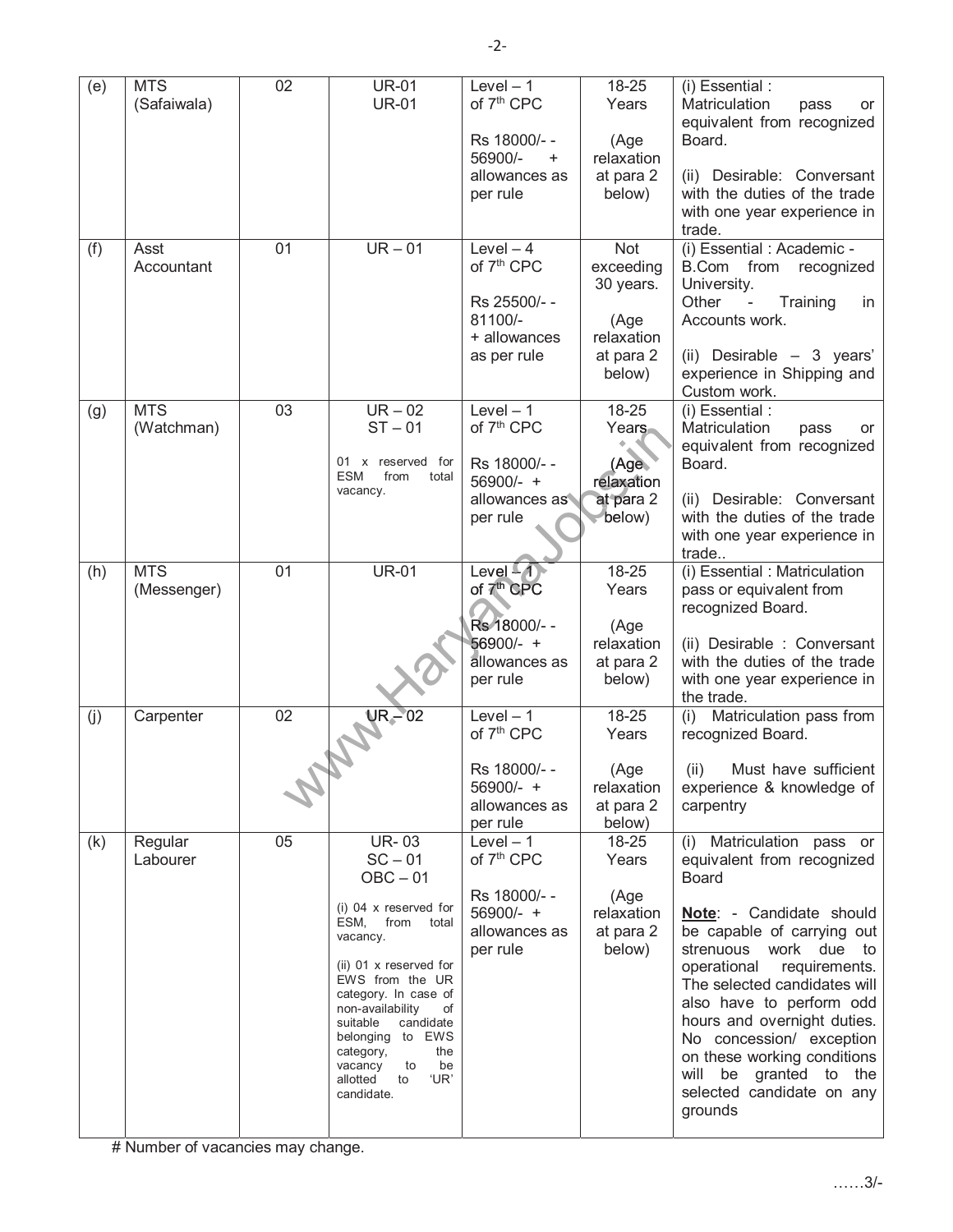| <b>S.N.</b> | Category                                                                      | Age-relaxation permissible beyond the upper age limit                                                                                                                                                                       |
|-------------|-------------------------------------------------------------------------------|-----------------------------------------------------------------------------------------------------------------------------------------------------------------------------------------------------------------------------|
| (a)         | SC/ST                                                                         | 5 years                                                                                                                                                                                                                     |
| (b)         | <b>OBC</b>                                                                    | 3 years                                                                                                                                                                                                                     |
| (c)         | PwD (Unreserved)                                                              | 10 years                                                                                                                                                                                                                    |
| (d)         | PwD (OBC)                                                                     | 13 years                                                                                                                                                                                                                    |
| (e)         | PwD (SC/ST)                                                                   | 15 years                                                                                                                                                                                                                    |
| (f)         | Ex-Servicemen (ESM)                                                           | Period of actual military service to be deducted from actual age<br>and the resultant age not to exceed the maximum age limit<br>prescribed, for the post for which he is seeking appointment,<br>by more than three years. |
| (g)         | Departmental Candidate<br>with 03 years continuous<br>service in Central Govt | Upto 40 years of age<br>(45 years for SC/ST)                                                                                                                                                                                |

3. **Place of Posting**. The posts are presently located at Mumbai except the post of Safaiwala which is located at Mumbai and Jamnagar and post of Messenger at Pune. However, all the posts carry All India Service liability & selected individuals are liable to be posted anywhere in India.

4. **Screening of the Applications**. In case, the large number of applications is received, the department a.mber applic app reserves the right to screen applications on basis of percentage of marks obtained in exam of essential qualification so as to reduce the applicants called for written test. Merely fulfilling the basic criteria does not entitle an individual to be called for written or practical/skill test wherever applicable. Candidates would be intimated separately for appearing in examination. Only candidates who are intimated are required to appear for exam. **g**. The posts are presently located at Mumbai except t<br>amnagar and post of Messenger at Pune. However, all the<br>uals are liable to be posted anywhere in India.<br> **e Applications**. In case, the large number of application<br>
r

5. **Documents required to accompany the Applications.** Photocopies of the following documents selfattested should accompany the application forms: he Appli<br>s:-

- (a) Matriculation/10<sup>th</sup> Pass Certificate.
- (b) Birth Certificate.
- (c) Caste Certificate (wherever applicable).
- (d) Educational Qualification Certificate.
- (e) Two self-addressed envelopes affixed Rs 5/- postal stamp.
- (e) Two latest color passport size photographs.
- (f) NOC from present employer (if the applicant is already a Government Servant).
- (g) Photocopy of Discharge book. (Ex-Servicemen only).

Candidates must carry the originals of all the above documents while appearing for examination for verification.

6. **Scheme of Examination**. A written test will be held which will have questions of the level of Class 10th. Paper will have four sections evaluating questions on Gen Intelligence and reasoning, Gen Awareness, Mathematics and English would also be subjected to Practical examination/ Skill test wherever applicable. Negative marking @ 0.25 marks per wrong answers is also applicable. Candidates appearing for written test would also be subjected to practical/skill test.

7. **Last date for receipt of applications.** Last date for the receipt of application would be 30 days from publication of the advertisement in Employment News. Applications received after due date will not be entertained.

8. **Submission of applications**. Applications completed in all respects as per the proforma attached and accompanied by requisite documents as stated above should reach "The Commandant, Embarkation Headquarters, 2<sup>nd</sup> Floor, Nav Bhavan Building, 10 R Kamani Marg, Ballard Estate, Mumbai-400 001" on or before 30 days of the date of publication of the advertisement in the Employment News.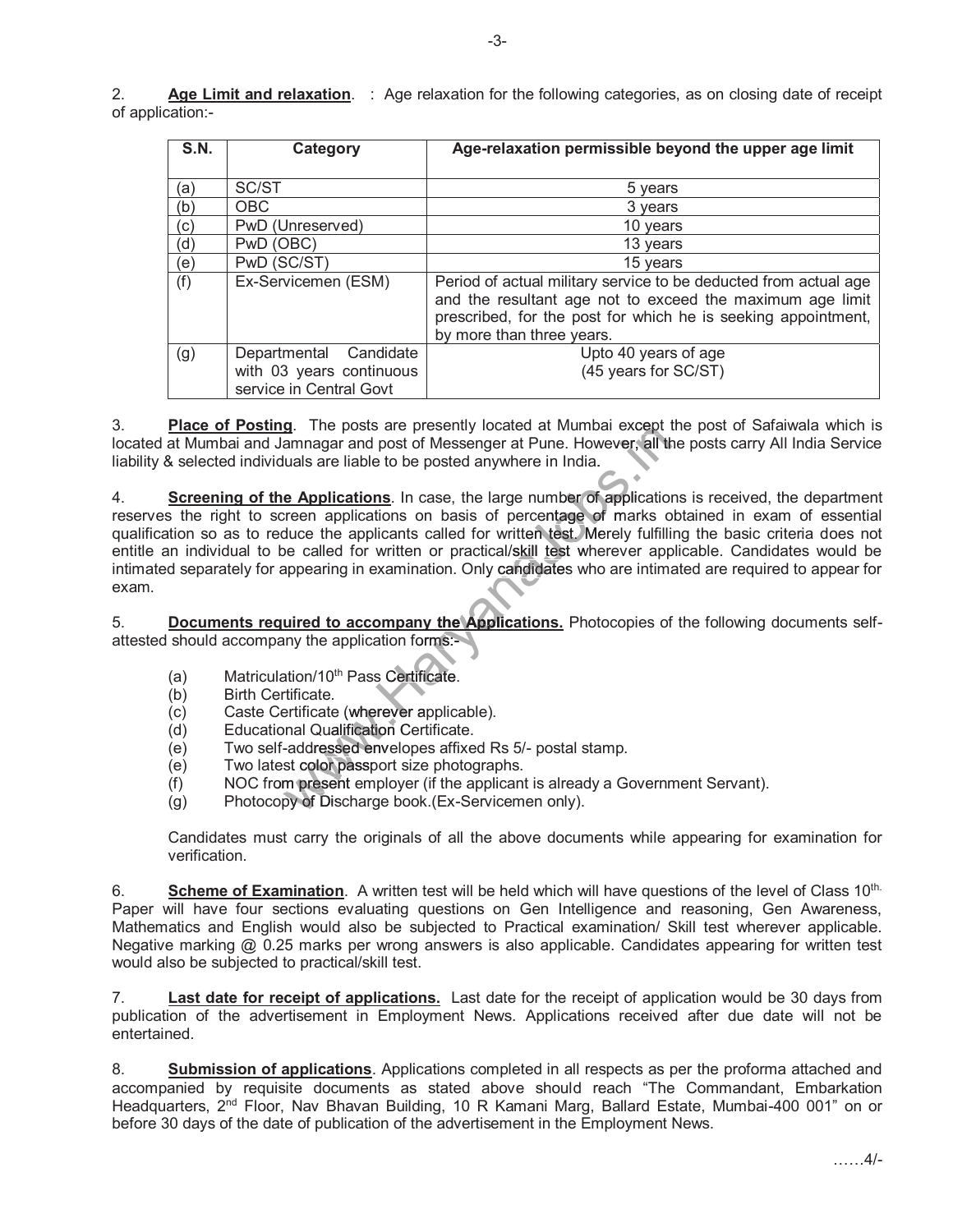9. **Place of written Test and Practical**/**Skill Test** The written test and practical/ skill test will be held at Embarkation Headquarters, 2<sup>nd</sup> Floor, Nav Bhavan Building, 10 R Kamani Marg, Ballard Estate, Mumbai-400001. Candidates should come prepared to stay for two-three days for completion of the recruitment process. Candidates have to make their own arrangements for boarding/lodging during the period of stay. No TA/DA would be paid to Candidates called for the examination.

10. **Call letter for examination**. Shortlisted candidates would be intimated the date, time and venue for conduct of written examination and practical/ skill test. Only candidates who receive call letters are required to appear for the examination along with the call letters received. The Department is not responsible for any postal delay that may occur.

11. Applications which are incomplete in any respect not accompanied by requisite documents are liable to be summarily rejected. No correspondence in this regard would be entertained by the Department.

## 12. **General Conditions.**

(a) Appointments are initially on a temporary basis.

(b) Department reserves the right to postpone/cancel/ suspend/ terminate the entire recruitment process without any prior notice/assigning any reason at any stage. No correspondence would be

entertained in this regard.